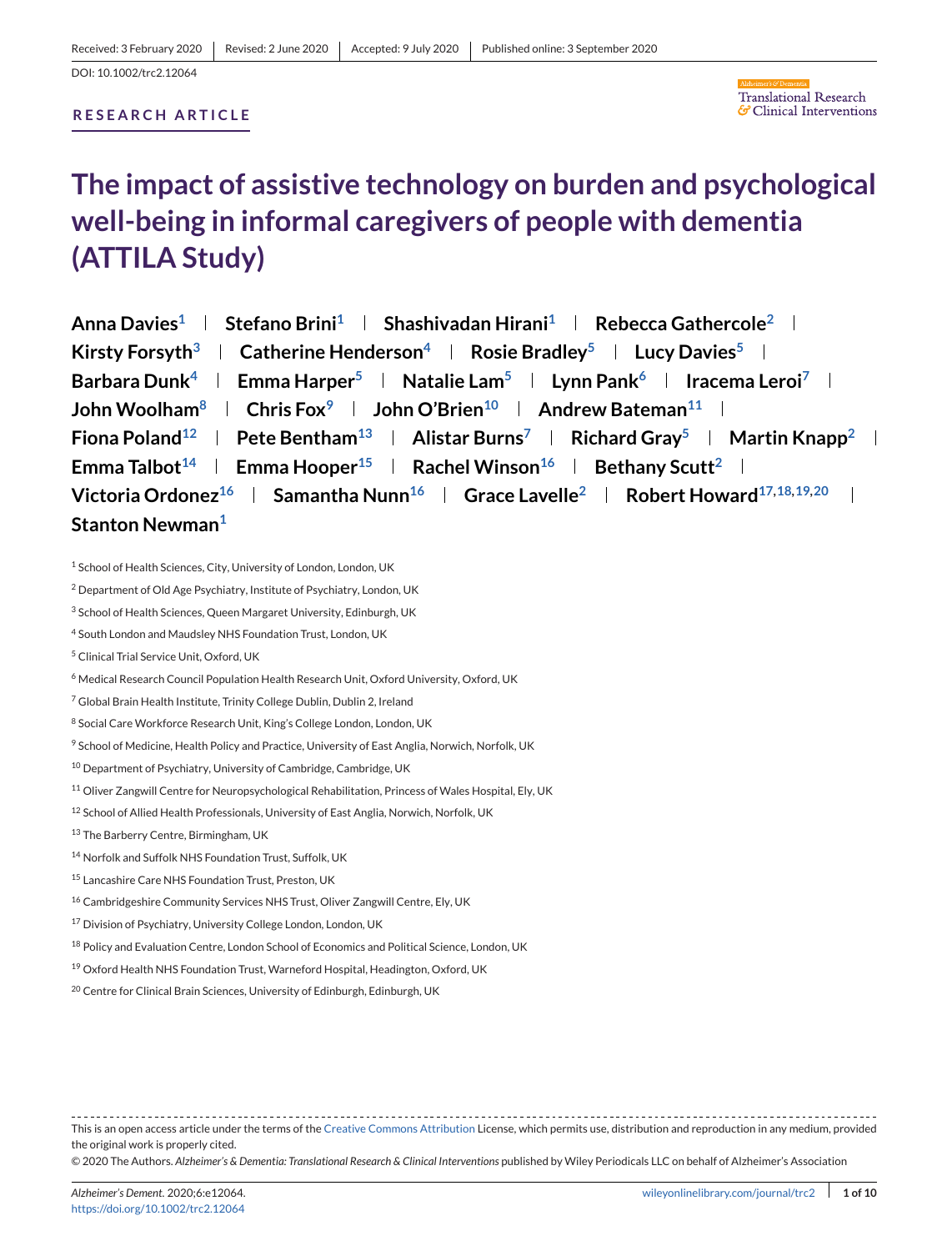**2 of 10** Translational Research **DAVIES** ET AL. G Clinical Interventions

#### **Correspondence**

Stanton Newman, School of Health Sciences, City University of London, Northampton Square, Clerkenwell, London EC1V 0HB. E-mail: [Stanton.Newman.1@city.ac.uk](mailto:Stanton.Newman.1@city.ac.uk)

#### **Funding Information**

This study was funded by a National Institute for Health Research Health Technology Assessment Grant (Ref 10/50/02).

#### **Abstract**

**Introduction:** Assistive technology and telecare (ATT) may alleviate psychological burden in informal caregivers of people with dementia. This study assessed the impact of ATT on informal caregivers' burden and psychological well-being.

**Methods:** Individuals with dementia and their informal caregivers were recruited to a randomized-controlled trial assessing effectiveness of ATT. Caregivers were allocated to two groups according to their cared-for person's randomization to a full or basic package of ATT and were assessed on caregiver burden, state anxiety, and depression. Caregivers' data from three assessments over 6 months of the trial were analyzed.

**Results:** No significant between- or within-group differences at any time point on caregivers' burden, anxiety, and depression levels were found.

**Discussion:** Full ATT for people with dementia did not impact caregivers' psychological outcomes compared to basic ATT. The length of follow up was restricted to 6 months.

#### **KEYWORDS**

assistive technology, caregiver burden, dementia, informal caregiver, mental health, telecare

# **1 INTRODUCTION**

Caring for a person with dementia is associated with poor psycho-logical and physical well-being<sup>[1](#page-8-0)</sup> placing greater psychological burden on the caregiver than caring for individuals with other chronic conditions.[2](#page-8-0) Interventions to prevent poor psychological outcomes and institutionalization of the person with dementia have been developed. Psychological support interventions that target informal carers directly can be delivered face-to-face or over the telephone.<sup>[3](#page-8-0)</sup> A systematic review of 40 studies found that interventions including a social component, with or without a cognitive component, were more effective in improving psychological well-being than interventions without such components.<sup>[4](#page-8-0)</sup> Small sample sizes and differences in the types of interventions might explain differences in study outcomes. More than 200 interventions for caregivers have been tested in random-ized trials and found to have some efficacy on caregivers' outcomes.<sup>[5](#page-8-0)</sup> Telephone-based interventions to support caregivers communicate between patient and the health-care systems appear to be effective in improving outcomes.<sup>[6](#page-8-0)</sup> A recent meta-analysis has identified that tele-care can improve health outcomes in caregivers.<sup>[7](#page-8-0)</sup>

An alternative to interventions targeting the caregivers directly are those aiming to remotely monitor and manage the care recipient. Information communication technologies, such as those collecting, capturing, storing, processing, transmitting, exchanging, and presenting information, and/or communication, appear to facilitate delivery and access of health care to individuals with a chronic disease. $8,9$ Assistive technology and telecare (ATT) involves installing equipment to manage the risks of living at home. Some ATT devices continuously, automatically, and remotely monitor for real-time emergencies and lifestyle changes; $^{10,11}$  $^{10,11}$  $^{10,11}$  others "stand alone" (eg, electronic reminders, key safes). While directed at the care recipient, these may also impact

caregiver outcomes by improving sleep and reducing worry and stress by providing alerts to serious incidents such as falls, cooking accidents, or wandering, thus enabling appropriate and timely intervention. A systematic review of seven studies, three of which were of caregivers for individuals with dementia, showed that telecare exerts a positive effect on caregiver stress and strain.<sup>[12](#page-8-0)</sup> The reports that included caregivers of dementia care recipients were not peer-reviewed publications, and as such, caution in interpreting findings from this systematic review is warranted. Overall, however, findings do suggest a trend favoring the application of ATT for caregivers and care recipients, which needs to be investigated further.

We conducted a pragmatic randomized controlled trial (RCT) as part of the larger Assistive Technologies and Telecare to Maintain Indepen-dent Living At Home (ATTILA) trial.<sup>[13](#page-8-0)</sup> The ATTILA trial examined the clinical and cost-effectiveness of ATT in supporting people with dementia to continue living safely within their own homes and the impact of the intervention on caregiver psychological outcomes.<sup>[13](#page-8-0)</sup> This article reports on the impact of the intervention on informal caregiver outcomes.[13](#page-8-0) The aim of this substudy of the ATTILA trial was to compare the effect of a full ATT versus basic ATT package for people with dementia on their caregivers' psychological outcomes.

#### **2 METHODS**

#### **2.1 Design**

This was a substudy of the ATTILA RCT and used a quasi-experimental design, examining the effect of receipt of ATT services on psychological outcomes of carers of people with dementia $13$  (Trial Protocol Reference ISRCTN86537017). Participants in the current study were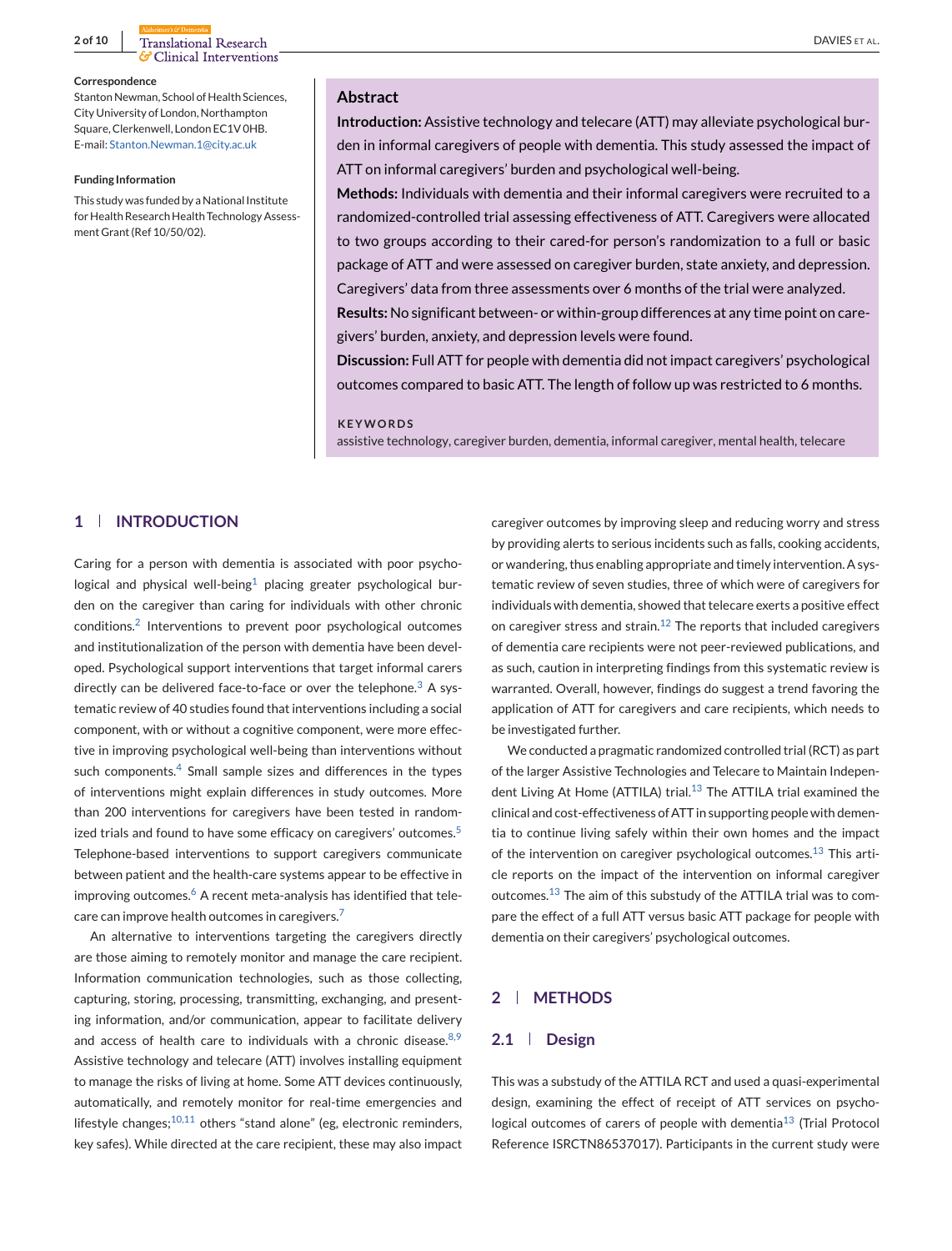informal caregivers of people with cognitive difficulties or dementia who had been recruited to the ATTILA trial. $^{13}$  $^{13}$  $^{13}$ 

# **2.2 Participants**

In the ATTILA trial, participants were people with a diagnosis of dementia or cognitive difficulties sufficient to suggest dementia, who met English Social Services' eligibility criteria for Fair Access to Care Services (an eligibility framework in England for prioritizing the use of adult social care resources), were living in the community, and had a working telephone line. Exclusion criteria were current receipt of an ATT intervention (except for the provision of non-monitored smoke and carbon monoxide alarms, key safes, and pendant alarms) or previous installation of ATT that had not been used, unlikely to comply with long-term follow-up, participation in another interventional dementia trial, or had an identified urgent need for a home care package due to immediate and severe risk to participant or others. Informal caregiver participants were adults, who could be co-resident or non-resident with the trial participant. The caregiver remained in the trial for the full 104-week trial duration or until their care recipient left due to death or institutionalization or withdrawal from the trial.

# **2.3 Intervention and control conditions**

Informal caregivers were allocated to the intervention or control arm according to the randomization group of their cared-for person. Participants with dementia in the ATTILA trial were randomized to one of two conditions: (1) Intervention: a semi-structured needs assessment for ATT by a health or social care professional, followed by installation of ATT devices and response services as indicated by the assessment, or (2) Control: a semi-structured needs assessment for ATT by a health or social care professional, followed by installation of devices restricted to a non-monitored smoke or carbon monoxide alarm, key safe, and pendant alarm where indicated.

# **2.4 Sample size**

The sample size was estimated on the expected effect size of the intervention on the primary outcome (ie, time to institutionalization) for the ATT recipients. No required number of participants was identified for the caregiver sample.

# **2.5 Procedure**

Outcome rating scales were completed by caregivers at the same time points as scheduled data collection for their care recipient: baseline (0 weeks), 12, 24, 52, and 104 weeks. Data were collected on the care recipients and their respective caregivers. Caregivers completed the baseline data collection at home, with or without the

#### **HIGHLIGHTS**

- ∙ Informal caregivers of people with dementia have been found to have poor psychological well-being.
- ∙ We investigated the impact of a full package assistive technology and telecare (ATT) implemented for the cared-for person on informal caregivers' psychological well-being.
- ∙ The psychological well-being of informal caregivers of people with dementia receiving a full package ATT did not differ from that of caregivers of people with dementia not in receipt of a full package of ATT.

#### **RESEARCH IN CONTEXT**

- 1. Systematic review: Electronic databases were searched for systematic reviews of interventions for informal caregivers of people with dementia. Several reviews assessed interventions to improve carer psychological outcomes but did not investigate second and third generation assistive technology and telecare (ATT). Our published systematic review identified three studies implementing telecare for a person with dementia and assessing informal caregivers' outcomes, of which none were peerreviewed or randomized controlled trials (RCTs).
- 2. Interpretation: To our knowledge, ATTILA (Assistive Technologies and Telecare to Maintain Independent Living at Home Yrial) is the first RCT to assess the effectiveness of ATT for a person with dementia on informal carers' psychological well-being.We have assessed its impact in a large sample and provide insight into the shortterm impact of its installation on psychological well-being among caregivers.

3. Future directions: To confirm our findings, future studies should identify the minimum sample size needed to detect an effect of ATT on informal carer outcomes and should carry out longer follow-up assessments to determine whether carer benefits are manifest later.

assistance of the data collection assistants. Further assessments were mailed to caregivers or completed at the care recipients' follow-up appointments.

### **2.6 Descriptive data**

Data about the caregiver, their caring responsibilities, and their relationship to the participant were collected, including: (1) caregiver age, (2) frequency of caring responsibility (lives with the care recipient,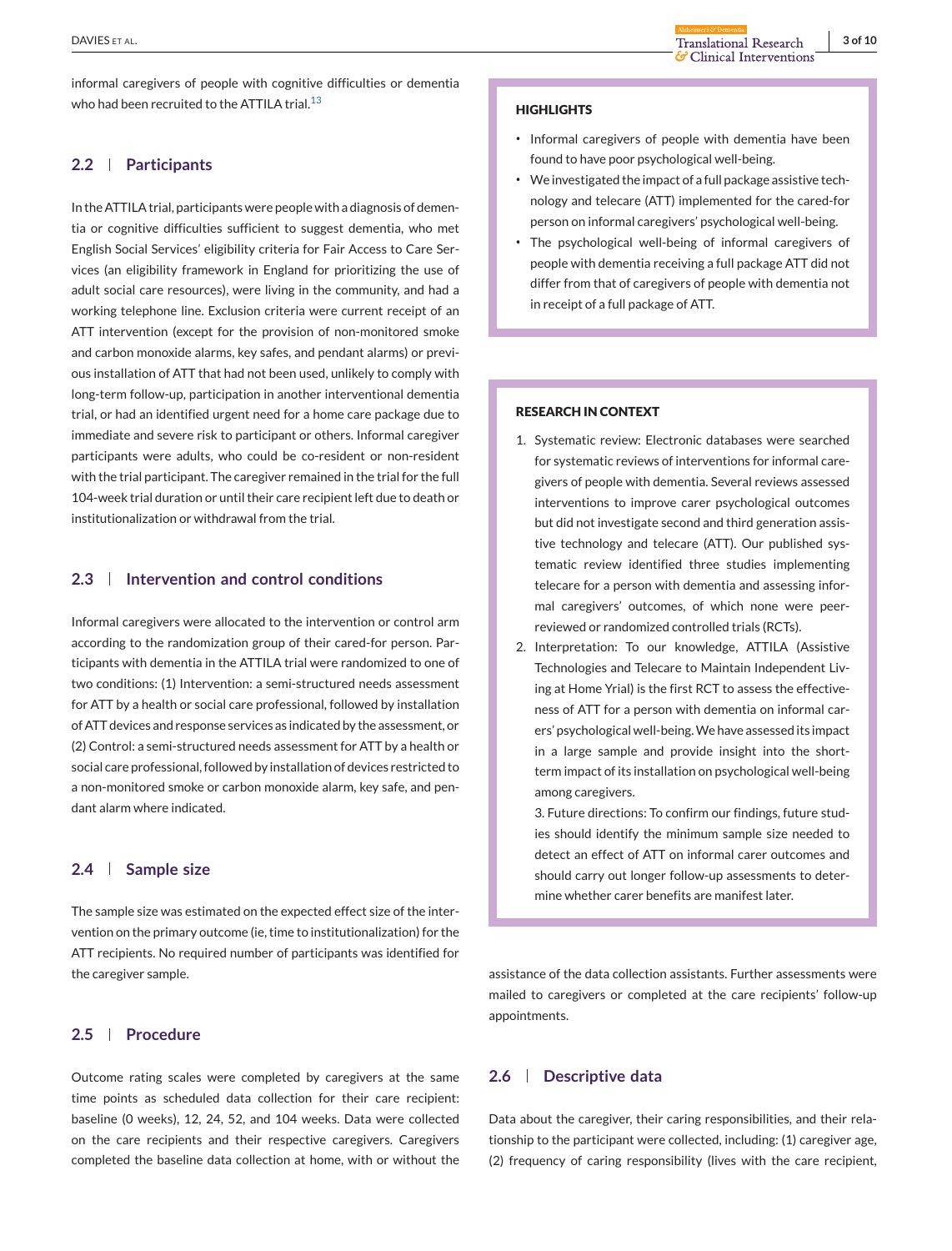visits once per day, or visits less than once per day), (3) who lived with the care recipient (spouse or partner, care recipient lives alone, or other). Data about the severity of the care recipient's dementia symptoms were captured using the Standardized Mini-Mental State Examination (SMMSE).[14](#page-8-0)

# **2.7 Caregiver outcome data**

Data were collected about caregiver outcomes on three scales at each time point:

- 1. Caregiver burden: The Zarit Burden Interview<sup>[15](#page-8-0)</sup> is a 22-item scale assessing burden of caregiving. Participants respond on a 5-point Likert-type scale ranging from 0 (never) to 4 (always), to generate a single score with higher scores indicating greater burden. Scores 0 to 20 indicate little or no burden, 21 to 40 mild to moderate burden, 41 to 60 moderate to severe burden, and 61 to 88 indicating severe burden.
- 2. Depression: Centre for Economic Studies Depression Scale-10 (CES-D-10): A 10-item scale. Participants respond on a 4-point Likert-type scale ranging from 0 (rarely/none of the time) to (3) all of the time. A single score, ranging from 0 to 30, is calculated. A score ≥10 indicates depression.
- 3. State Anxiety: Short form of the state scale of the Spielberger State-Trait Anxiety Inventory (STAI):<sup>[16](#page-8-0)</sup> A 6-item list on which participants rate anxiety symptoms on a four-point Likert-type scale ranging from 1 (not at all) to 4 (very much). A single score is calculated ranging from 20 to 80 points; higher scores represent greater anxiety. A "normal" score is 34 to 36 points.

#### **2.8 Data analysis**

We analyzed the data with the Statistical Package for the Social Sciences version 25 (alpha level  $= .05$ ). Normality of the data was examined by visual inspection of the histograms and conducting the Shapiro-Wilk test of normality. To establish the structure of the Zarit Burden Interview in this sample a principal component analysis (PCA) with an Oblimin rotation was performed. We used the Kaiser-Meyer-Olkin test to check the suitability of the data for PCA, followed by inspection of a scree plot to determine the number of factors.

# **2.9 Selection of cases/timepoints for inclusion in analyses**

There were several sources of attrition across time points including loss to follow-up, death, or institutionalization of the care recipient. Because rates of attrition at the later time points reached approximately 50% by week 104, analysis of the caregiver sample was

restricted to baseline, week 12, and week 24. Intention to treat analyses were conducted.

#### **2.10 Imputation**

To account for missing data across demographic variables and outcomes, we conducted multiple imputations for baseline only, by including all predictors to fill the missing data. We used data from all three examined time points (baseline, week 12, and week 24) within the same multiple imputation model. We produced 10 imputed datasets (*m* = 10); each of the multiply imputed datasets was analyzed as usual, after which the 10 sets of results produced for each analysis were combined using Rubin's rules.[17-19](#page-8-0)

# **2.11 Descriptive data, randomization, and loss to follow-up analyses**

Means and standard deviations were calculated for continuous data and frequencies and percentages for categorical data. We conducted linear mixed modeling (LMM) to analyze between-group differences, change over time, as well as interaction effects of group and time. An initial set of analyses was conducted to examine the assumption that within-participant scores are highly correlated by calculating the intraclass correlation. The second set of models included covariates. Time was entered as a fixed effect for each LMM with participants' identification number as random effect with the default variance components structure.

In addition to the main effects of group and time, the effects of the time–group interaction were examined and interpreted where a significant interaction term indicating differential treatment effectiveness was found. The decomposition of interaction effects for (1) group differences within each time point and (2) changes over time within each group individually was examined. Significant effects were investigated using pairwise comparison with the estimated marginal means. The 95% confidence intervals around the estimated marginal means on each outcome for each group were also calculated. All LMM analyses in each section were adjusted for each of the demographic variables presented in Table [1.](#page-4-0) Alpha level was set at 0.05.

# **3 RESULTS**

### **3.1 Participants**

Four hundred ninety-five people with dementia and, where available, their caregivers, were recruited to the trial. Of participating caregivers, 354 provided data on age (control  $n = 182$ , intervention  $n = 172$ ) and on SMMSE scores for the person with dementia. The remaining 141 missing data for age and SMMSE scores were imputed. Baseline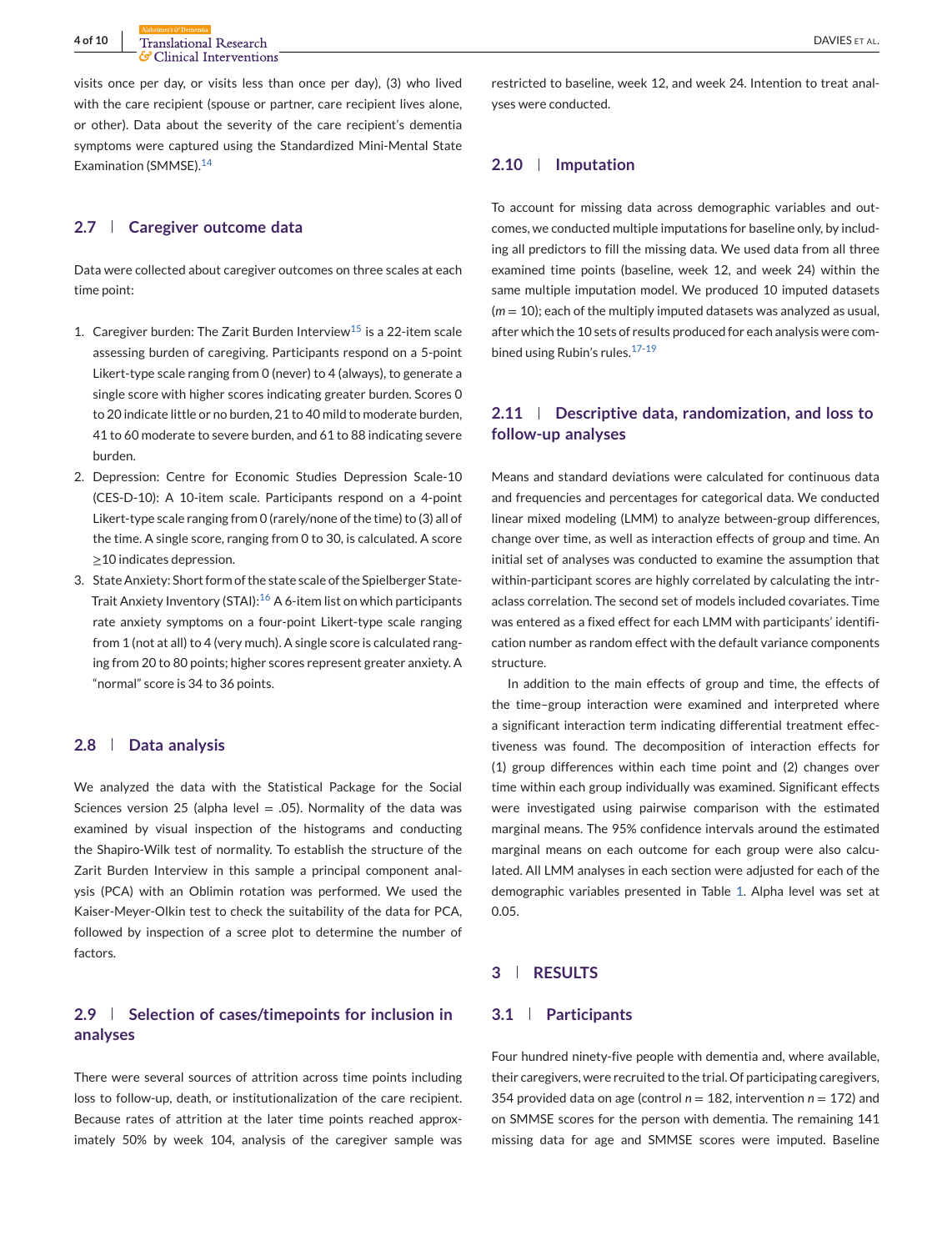#### <span id="page-4-0"></span>**TABLE 1** Caregiver and care recipient demographics (*N* = 495)

& Clinical Interventions

| Sample statistics                       |           |            |         |      |      |  |
|-----------------------------------------|-----------|------------|---------|------|------|--|
| Variable                                | Mean      | <b>SEM</b> | 95% CI  |      | P    |  |
| Age                                     |           |            |         |      |      |  |
| Total sample                            | 62.5      | 0.6        | 61.3    | 63.7 |      |  |
| Control                                 | 62.1      | 0.85       | 60.4    | 63.7 | .455 |  |
| Intervention                            | 63.0      | 0.85       | 61.3    | 64.6 |      |  |
| Care recipient SMMSE <sup>®</sup>       |           |            |         |      |      |  |
| Total sample                            | 17.8ss    | 0.3        | 17.2    | 18.4 |      |  |
| Control                                 | 17.0      | 0.43       | 16.2    | 17.8 | .006 |  |
| Intervention                            | 18.6      | 0.41       | 17.8    | 19.4 |      |  |
| Frequencies                             |           |            |         |      |      |  |
| Variable                                | Frequency | %          | Valid % |      |      |  |
| Living status                           |           |            |         |      |      |  |
| Living alone                            | 229       | 46.3       | 46.3    |      |      |  |
| Living with spouse/partner              | 195       | 39.4       | 39.4    |      |      |  |
| Other                                   | 71        | 14.3       | 14.3    |      |      |  |
| Total                                   | 495       | 100        | 100     |      |      |  |
| <b>Caregiver visits</b>                 |           |            |         |      |      |  |
| Caregiver visits at least once per day  | 121       | 24.4       | 24.4    |      |      |  |
| Caregiver visits less than once per day | 134       | 27.1       | 27.1    |      |      |  |
| Live-in caregiver                       | 240       | 48.5       | 48.5    |      |      |  |
| <b>Total</b>                            | 495       | 100        | 100     |      |      |  |

Abbreviations: CI, confidence intervals; SEM, standard error of the mean; SMMSE, Standardized Mini-Mental State Examination.  $^{\circ}$ SMMSE, Standardized Mini-Mental State Examination scores of the care recipients.

caregiver and care recipient demographic characteristics are summarized in Table 1 and baseline scores for each outcome are summarized in Table [2.](#page-5-0)

# **3.2 Caregiver burden**

The Zarit Burden Inventory (ZBI) was analyzed as total score, and as three-component factors following a PCA. The three components were defined as: (1) Component 1: Negative appraisal of the care partner role, (2) Component 2: Adequacy as a care partner, (3) Component 3: Caregiver burden and strain. Total scores and the threecomponent scores for the ZBI were not significantly different between the control and intervention group at 12 or 24 weeks. There were no significant within-group or interaction effects across all time points (see Table [2\)](#page-5-0).

We also conducted post hoc subgroup analyses among live-in caregivers, and in caregivers who were the spouse or partner of the caredfor person, in whom we might expect poorer psychological well-being and levels of burden. Neither of these subgroup analyses revealed differences between the two groups in any of these outcomes.

# **3.3 Caregiver depression and anxiety**

Scores for CES-D-10 (depressed mood) were not significantly different between the control and intervention group and there were no significant interaction effects across all time points. Similarly, scores for the STAI-6 (anxiety) did not significantly differ between the control and intervention group and no significant interaction effects were found. Parameter estimates and adjusted mean scores for each group at each time point are presented in Table [3.](#page-6-0)[3](#page-7-0)

We also conducted post hoc subgroup analyses among live-in caregivers, and in caregivers who were the spouse or partner of the caredfor person, in whom we might expect poorer psychological well-being and levels of burden. Neither of these sub-group analyses revealed differences between the two groups in any of these outcomes.

### **4 DISCUSSION**

The impact of caring for someone with dementia on informal caregivers' health and well-being has led to the development of interventions to reduce caregivers' burden.[20](#page-9-0) These interventions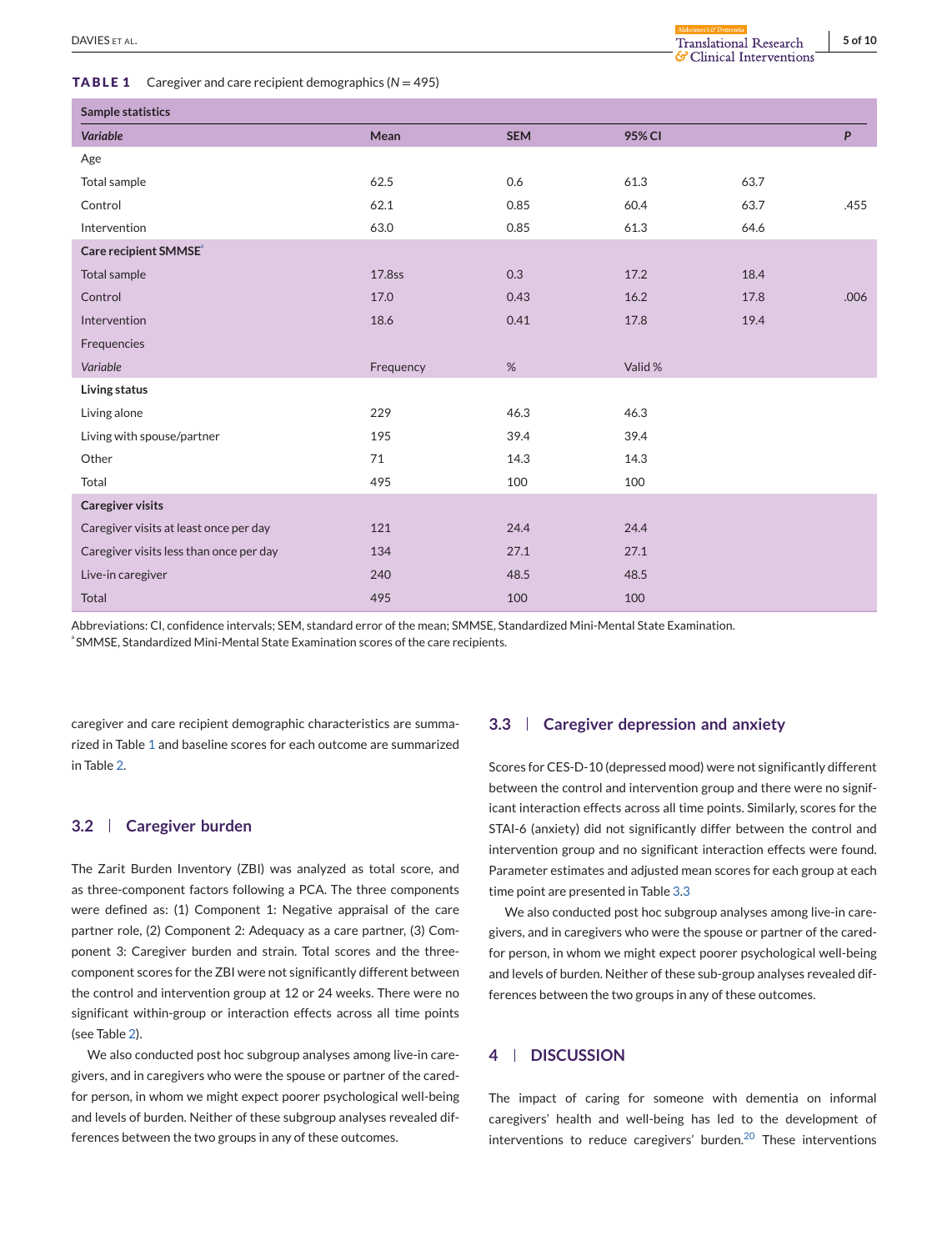<span id="page-5-0"></span>**6 of 10** Translational Research **DAVIES** ET AL. Clinical Interventions

| <b>ZBI: Total score</b>                              |              | Mean | <b>SE</b> |      | 95% CI |  |
|------------------------------------------------------|--------------|------|-----------|------|--------|--|
| <b>Baseline</b>                                      | Control      | 29.6 | 1.36      | 26.9 | 32.3   |  |
|                                                      | Intervention | 29.3 | 1.44      | 26.4 | 32.1   |  |
| <b>ZBI Component 1: Negative Appraisal of Caring</b> |              |      |           |      |        |  |
| <b>Baseline</b>                                      | Control      | 13.8 | 0.67      | 12.5 | 15.1   |  |
|                                                      | Intervention | 14.0 | 0.70      | 12.6 | 15.4   |  |
| ZBI Component 2: Adequacy as a Caregiver             |              |      |           |      |        |  |
| <b>Baseline</b>                                      | Control      | 3.8  | 0.25      | 3.3  | 4.3    |  |
|                                                      | Intervention | 3.9  | 0.26      | 3.4  | 4.4    |  |
| ZBI Component 3: Caregiver Burden and Strain         |              |      |           |      |        |  |
| <b>Baseline</b>                                      | Control      | 7.8  | 0.50      | 6.8  | 8.8    |  |
|                                                      | Intervention | 7.4  | 0.53      | 6.4  | 8.5    |  |
| CES-D-10-Depression                                  |              |      |           |      |        |  |
| <b>Baseline</b>                                      | Control      | 9.6  | 0.56      | 8.5  | 10.7   |  |
|                                                      | Intervention | 8.7  | 0.59      | 7.5  | 9.8    |  |
| <b>STAI-6-State Anxiety</b>                          |              |      |           |      |        |  |
| <b>Baseline</b>                                      | Control      | 40.3 | 1.22      | 37.9 | 42.7   |  |
|                                                      | Intervention | 39.7 | 1.28      | 37.2 | 42.2   |  |

Abbreviations: CES-D-10, Center for Epidemiological Studies Depression Scale Revised; CI, confidence intervals; SE, standard error; STAI-6, Spielberger State-Trait Anxiety Inventory; ZBI, Zarit Burden Interview.

may have a broader impact because alleviating caregivers' burden and psychological difficulties may reduce the likelihood of the care recipient being institutionalized, resulting in lower social and health-care costs. In this substudy of the ATTILA trial, we compared the impact of deploying the full or basic ATT package in the home of the people with dementia on the psychological outcomes of their caregivers (caregiver burden, depression, and anxiety) in the first 24 weeks following its installation.

Mean scores of caregiver burden, depression, and state anxiety did not differ between the caregivers of trial participants in the intervention and control groups at follow-up. Subanalyses on live-in caregivers and those who were the spouse or partner of the cared-for person also revealed no effects of the intervention on caregiver burden or psychological well-being. It is notable that the caregiver burden levels, depression, and anxiety remained stable during the course of the study. Although this study was not conducted as a non-inferiority trial, the data suggest no negative impact of receiving the ATT intervention on caregiver burden and psychological outcomes.

One explanation for the lack of impact on these outcomes is the rel-atively low baseline levels of burden, depression, and state anxiety.<sup>[21](#page-9-0)</sup> Mean burden in the intervention and control group for the overall sample and the examined subgroups were in the mild to moderate range. Similarly, mean levels of depression in this sample were below the clinically relevant threshold on the CES-D-10 scale, for which a score >10 indicates depression. For state anxiety, mean scores on this scale at baseline were 40.3 (standard error 1.22) and 39.7 (standard error 1.28) for the control and intervention group, respectively. Therefore, participants might have had sufficiently high levels of

anxiety at baseline to benefit from the intervention. Previous studies have indicated higher levels of depression and anxiety at baseline in their study populations (see, eg, Blom et al.  $^{22}$ ), and a recent study using the same instrument for assessing depression found higher scores, above the clinically relevant threshold, in their sample.  $23$ 

Alternatively, it is possible that the effects of the intervention may have been limited in effecting change in these outcomes. Interventions specifically targeting caregivers may be more effective than those aiming to support the cared-for person. Meta-analyses indicate that caregiver-directed interventions have demonstrated effectiveness on average in reducing depression; effective interventions include Cognitive Behavioral Therapy, cognitive reframing, and educational interventions.[20,24-26](#page-9-0) Therefore, to optimize the benefits of the installation of ATT for both the care recipient and the caregiver, it may be important to provide additional caregiver-directed practical and psychosocial support. Effective and potentially low-burden and low-cost modes of delivery of these interventions include the use of telephone and internet.[27,28](#page-9-0)

In the current sample, mean SMMSE scores indicated moderate levels of cognitive impairment in the cared-for participant sample. There is some evidence to indicate that the severity of dementia is related to levels of depression and anxiety, with only severe dementia leading to caregivers having high levels of depression and anxiety, $29,30$  although this relationship has not always been confirmed. $31$  Furthermore, while we observed baseline between-group differences in SMMSE scores, the magnitude of this difference was marginal with fewer than two points between the control and intervention group. Additionally, in our analyses, we adjusted for SMMSE scores at baseline. It is also possible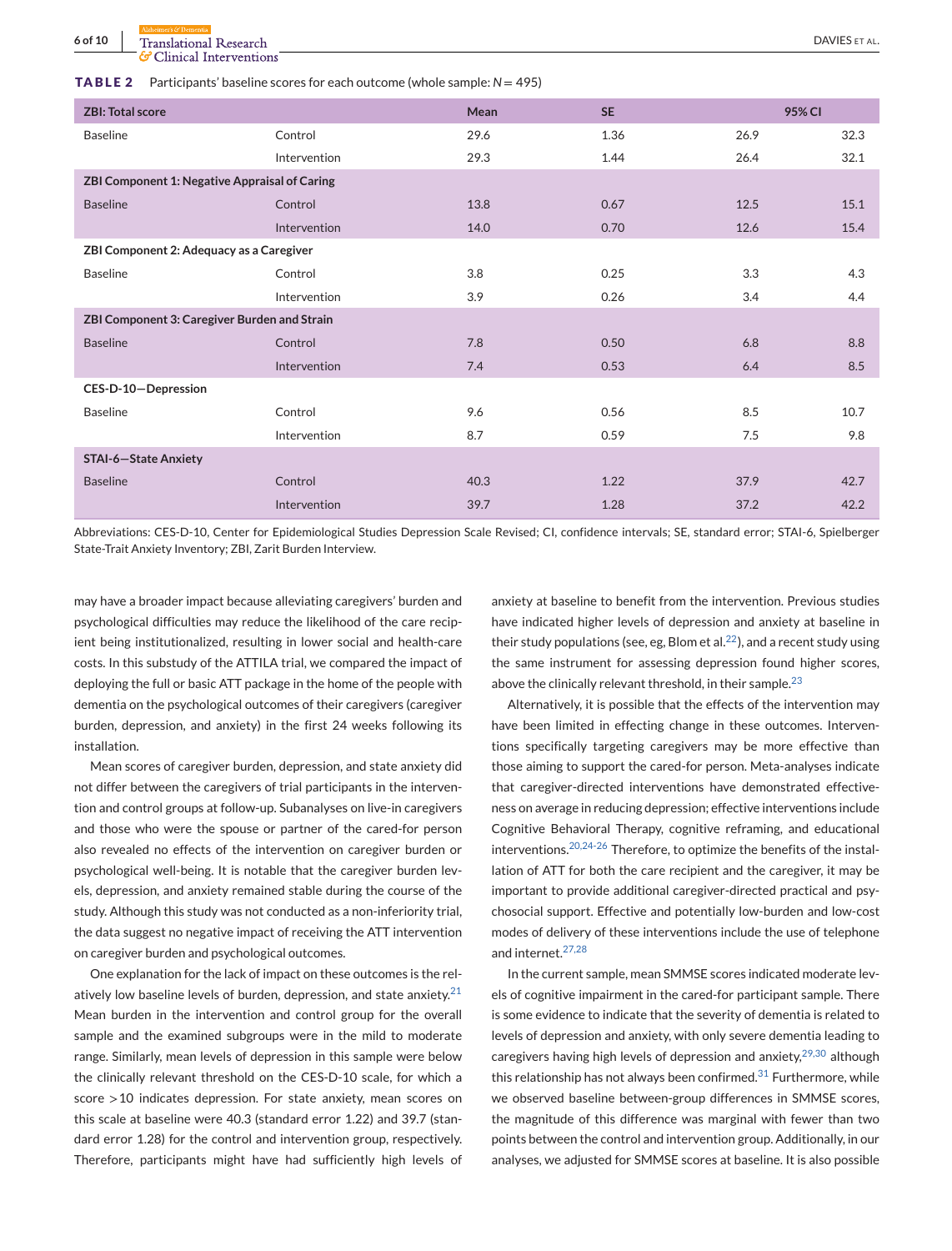$\Lambda$ 

# <span id="page-6-0"></span>**TABLE 3** ZBI: Burden for all caregivers for total score and for three principal components, CES-D-10, and STAI-6

| <b>ZBI: Total</b>                            |                                               |                |                 |         |                           |                       |
|----------------------------------------------|-----------------------------------------------|----------------|-----------------|---------|---------------------------|-----------------------|
| score                                        |                                               | <b>F-Value</b> | df1             | df2     | $\boldsymbol{\mathsf{P}}$ |                       |
|                                              | Time                                          | 0.472          | 2               | 1438503 | .623                      |                       |
|                                              | Group                                         | 0.036          | $\mathbf{1}$    | 161355  | .849                      |                       |
|                                              | Interaction                                   | 0.172          | 2               | 2228089 | .842                      |                       |
|                                              |                                               | Mean           | <b>SE</b>       | 95% CI  |                           | MD (95% CI)           |
| <b>Baseline</b>                              | Control                                       | 29.6           | 1.36            | 26.9    | 32.3                      | $0.33(-3.56, 4.22)$   |
|                                              | Intervention                                  | 29.3           | 1.44            | 26.4    | 32.1                      |                       |
| Week 12                                      | Control                                       | 29.7           | 1.41            | 27.0    | 32.5                      | $0.27 (-3.74, 4.28)$  |
|                                              | Intervention                                  | 30.0           | 1.48            | 27.1    | 32.9                      |                       |
| Week 24                                      | Control                                       | 30.0           | 1.43            | 27.2    | 32.7                      | $0.30 (-3.74, 4.34)$  |
|                                              | Intervention                                  | 29.7           | 1.48            | 26.7    | 32.6                      |                       |
|                                              | ZBI Component 1: Negative Appraisal of Caring |                |                 |         |                           |                       |
|                                              |                                               | <b>F-Value</b> | df1             | df2     | $\boldsymbol{P}$          |                       |
|                                              | Time                                          | 0.127          | 2               | 645845  | .881                      |                       |
|                                              | Group                                         | 0.042          | $\mathbf{1}$    | 654751  | .838                      |                       |
|                                              | Interaction                                   | 0.2            | 2               | 4649804 | .819                      |                       |
|                                              |                                               | Mean           | <b>SE</b>       | 95% CI  |                           | MD (95% CI)           |
| <b>Baseline</b>                              | Control                                       | 13.8           | 0.67            | 12.5    | 15.1                      | $0.2(-1.7, 2.1)$      |
|                                              | Intervention                                  | 14.0           | 0.70            | 12.6    | 15.4                      |                       |
| Week 12                                      | Control                                       | 14.3           | 0.70            | 13.0    | 15.7                      | $0.1(-1.8, 2.1)$      |
|                                              | Intervention                                  | 14.2           | 0.73            | 12.8    | 15.6                      |                       |
| Week 24                                      | Control                                       | 14.3           | 0.70            | 13.0    | 15.7                      | $0.2$ ( $-1.8$ , 2.1) |
|                                              | Intervention                                  | 14.2           | 0.73            | 12.8    | 15.6                      |                       |
|                                              | ZBI Component 2: Adequacy as a Caregiver      |                |                 |         |                           |                       |
|                                              |                                               | <b>F-Value</b> | df1             | df2     | $\boldsymbol{P}$          |                       |
|                                              | Time                                          | 1.259          | 2               | 318819  | .284                      |                       |
|                                              | Group                                         | 0.144          | $\mathbf{1}$    | 37476   | .704                      |                       |
|                                              | Interaction                                   | 0.653          | 2               | 50769   | .52                       |                       |
|                                              |                                               | Mean           | <b>SE</b>       | 95% CI  |                           | MD (95% CI)           |
| <b>Baseline</b>                              | Control                                       | 3.8            | 0.25            | 3.3     | 4.3                       | $0.1 (-0.6, 0.8)$     |
|                                              | Intervention                                  | 3.9            | 0.26            | 3.4     | 4.4                       |                       |
| Week 12                                      | Control                                       | 3.9            | 0.27            | 3.3     | 4.4                       | $0.2$ (-0.6, 0.9)     |
|                                              | Intervention                                  | 4.1            | 0.27            | $3.5\,$ | 4.6                       |                       |
| Week 24                                      | Control                                       | 3.9            | 0.27            | $3.3\,$ | 4.4                       | $0.1(-0.6, 0.9)$      |
|                                              | Intervention                                  | 3.7            | 0.28            | 3.2     | 4.3                       |                       |
| ZBI Component 3: Caregiver Burden and Strain |                                               |                |                 |         |                           |                       |
|                                              |                                               | F-Value        | df1             | df2     | $\boldsymbol{P}$          |                       |
|                                              | Time                                          | 1.696          | 2               | 250490  | .183                      |                       |
|                                              | Group                                         | 0.03           | $\mathbf{1}$    | 272088  | .863                      |                       |
|                                              | Interaction                                   | 1.657          | 2               | 578798  | .191                      |                       |
|                                              |                                               | Mean           | $\mathsf{SE}\,$ | 95% CI  |                           | MD (95% CI)           |
| <b>Baseline</b>                              | Control                                       | 7.8            | 0.50            | $6.8\,$ | 8.8                       | $0.3(-1.1, 1.8)$      |
|                                              | Intervention                                  | 7.4            | 0.53            | $6.4\,$ | 8.5                       |                       |
|                                              |                                               |                |                 |         |                           |                       |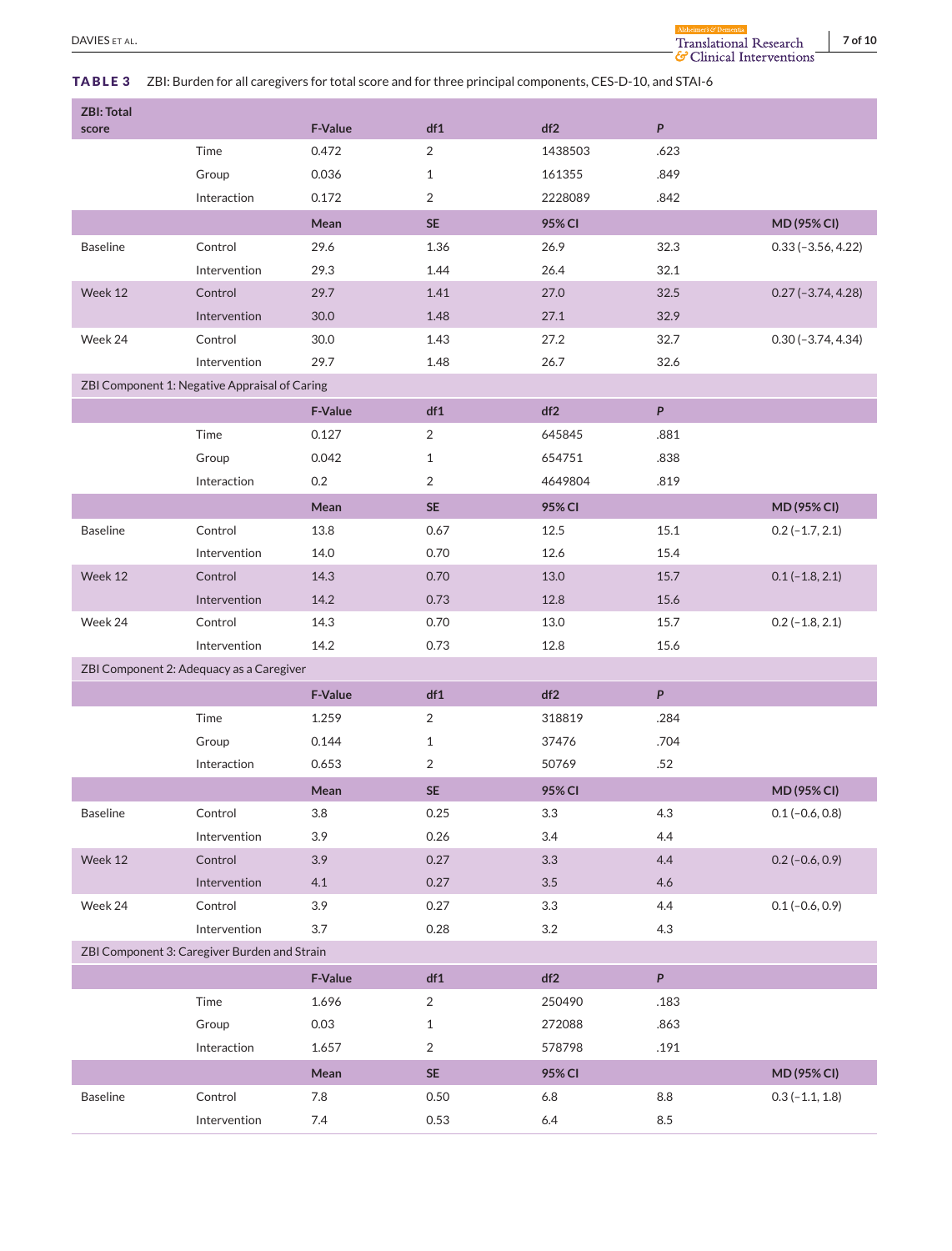| CHINGH HILL VUILLOID<br>TABLE <sub>3</sub><br>Continued |              |         |                |          |                  |                       |
|---------------------------------------------------------|--------------|---------|----------------|----------|------------------|-----------------------|
| <b>ZBI: Total</b><br>score                              |              | F-Value | df1            | df2      | P                |                       |
| Week 12                                                 | Control      | 7.5     | 0.53           | 6.5      | 8.6              | $0.5(-1.0, 2.0)$      |
|                                                         | Intervention | 8.0     | 0.54           | 6.9      | 9.1              |                       |
| Week 24                                                 | Control      | 7.7     | 0.53           | 6.6      | 8.7              | $0.1(-1.4, 1.6)$      |
|                                                         | Intervention | 7.8     | 0.55           | 6.7      | 8.8              |                       |
| CES-D-10-Depression                                     |              |         |                |          |                  |                       |
|                                                         |              | F-Value | df1            | df2      | P                |                       |
|                                                         | Time         | 1.726   | $\overline{2}$ | 935042   | .178             |                       |
|                                                         | Group        | 0.282   | $\mathbf{1}$   | 341074   | .596             |                       |
|                                                         | Interaction  | 0.595   | $\overline{2}$ | 830859   | .551             |                       |
|                                                         |              | Mean    | <b>SE</b>      | 95% CI   |                  | MD (95% CI)           |
| <b>Baseline</b>                                         | Control      | 9.6     | 0.56           | 8.5      | 10.7             | $0.9(-0.7, 2.5)$      |
|                                                         | Intervention | 8.7     | 0.59           | 7.5      | 9.8              |                       |
| Week 12                                                 | Control      | 9.8     | 0.59           | 8.6      | 10.9             | $0.7(-1.0, 2.3)$      |
|                                                         | Intervention | 9.1     | 0.61           | 7.9      | 10.3             |                       |
| Week 24                                                 | Control      | 9.7     | 0.59           | 8.5      | 10.8             | $0.4 (-1.3, 2.0)$     |
|                                                         | Intervention | 9.3     | 0.61           | 8.1      | 10.5             |                       |
| <b>STAI-State Anxiety</b>                               |              |         |                |          |                  |                       |
|                                                         |              | F-Value | df1            | df2      | $\boldsymbol{P}$ |                       |
|                                                         | Time         | 1.11    | $\overline{2}$ | 4613788  | .329             |                       |
|                                                         | Group        | 0.539   | $\mathbf{1}$   | 2187757  | .463             |                       |
|                                                         | Interaction  | 0.713   | $\overline{2}$ | 896778.4 | .49              |                       |
|                                                         |              | Mean    | <b>SE</b>      | 95% CI   |                  | MD (95% CI)           |
| <b>Baseline</b>                                         | Control      | 40.3    | 1.22           | 37.9     | 42.7             | $0.6$ ( $-2.9, 4.0$ ) |
|                                                         | Intervention | 39.7    | 1.28           | 37.2     | 42.2             |                       |
| Week 12                                                 | Control      | 39.9    | 1.30           | 37.4     | 42.5             | $0.3$ ( $-3.4$ , 4.0) |
|                                                         | Intervention | 40.2    | 1.34           | 37.6     | 42.8             |                       |
| Week 24                                                 | Control      | 40.1    | 1.33           | 37.5     | 42.7             | $1.1(-2.6, 4.8)$      |
|                                                         | Intervention | 41.2    | 1.36           | 38.5     | 43.9             |                       |

<span id="page-7-0"></span>**8 of 10** Translational Research **DAVIES** ET AL.

Abbreviations: CES-D-10, Center for Epidemiological Studies Depression Scale Revised; CI, confidence intervals; *df*, degrees of freedom; MD, mean difference; SE, standard error; STAI-6, Spielberger State-Trait Anxiety Inventory; ZBI, Zarit Burden Interview.

that disease severity in the care recipient was not sufficiently severe to produce high burden, depression, or anxiety scores at baseline in the caregivers such that they may have been reduced by the intervention. It is of note that a small but significant difference was found between the two groups with those receiving ATT having higher scores on the MMSE.

While the care recipients had been diagnosed with dementia, they were of mixed etiology and severity. Furthermore, there was a low risk of wandering in the sample at baseline, with 72% of participants with dementia being classified as being at low risk of wandering, and half of participants identified as having a low safety risk in their own home. It is possible that the effects of ATT on caregivers' burden might be related to varying levels of cognitive impairment in the care recipient<sup>[32](#page-9-0)</sup> and the type of dementia.<sup>[33](#page-9-0)</sup> Moreover, different dementia types manifest

varying levels of behavioral problems. Thus caring for someone with frontotemporal dementia, which tends to present with greater behavioral problems than Alzheimer's disease (AD), for example, may impact caregiver's burden and depression differently.  $33,34$  Identifying what type of dementia etiology (AD, vascular dementia, etc.) may inform the selection of the type of intervention that should be applied to alleviate the caregiver's burden.<sup>[32](#page-9-0)</sup>

A further potential explanation of the lack of impact of the intervention may be the limited fidelity of technology deployment in relation to the recommendations arising from the needs assessment. $35$  A moderate correlation was found between the intervention ATT deployed and the needs of the person with dementia. If the ATT did not address the problems experienced by the individual and their caregiver, it can be expected to have had limited impact on the carers' outcomes.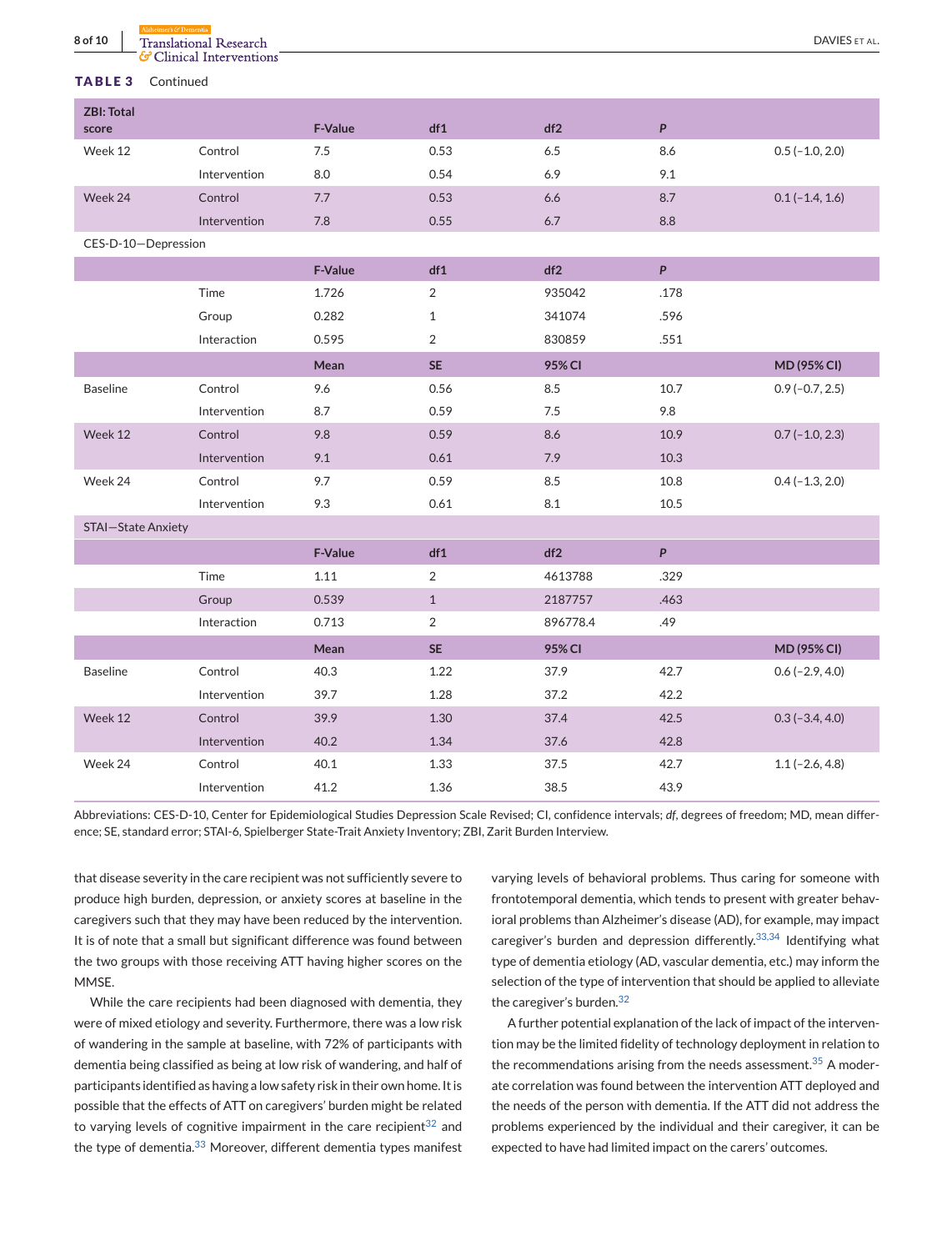# <span id="page-8-0"></span>**4.1 Strengths, limitations, and suggestions for future research**

This study provides the first insight into the potential impact of ATT interventions for people with dementia on outcomes for their informal caregivers. Because of the design of the trial, after care-recipients had left the study due to death or institutionalization, their informal caregivers were no longer followed up. Thus, the attrition rate in caregivers after 24 weeks was considerable, precluding analysis of caregiver data after this time point. It is possible that any effects of ATT on caregivers' psychological well-being may take some time to manifest, beyond the limited time scale in this study. Furthermore, the sample size for the ATTILA study was based on the study primary outcome (time to institutionalization) rather than on caregivers' outcomes. It is possible that our analyses were statistically underpowered to detect intervention effects.

Caregivers in this study had only limited characterization such that age, sex, and cognitive ability were not assessed. While it is reasonable to assume that randomization would have ensured appropriate distribution of these characteristics, such that they would be evenly distributed across the two groups, it was not possible to examine these characteristics statistically.

In light of the limitations above, future work should determine the minimum sample size to detect an effect of the ATT intervention based on expected effect size for caregiver outcomes. It may well be that longer follow-up times and additional support interventions for caregivers are necessary to effect benefits for caregivers' outcomes. It may also be fruitful to examine at which stage of the condition assistive technologies should be introduced so that the person with dementia and caregiver can derive the maximum benefit; and to examine which ATT devices are most useful at different stages of dementia.

# **4.2 Conclusions and implications for practice**

This study provides insight into the potential impact on caregiver burden and psychological well-being of providing people with dementia with a comprehensive package of ATT compared to a basic package. No impact of ATT on caregiver burden, depression, and anxiety was identified. Thus, interventions aiming to specifically target caregiver well-being alongside the deployment of ATT may be important for delaying institutionalization and associated costs. Effective interventions to reduce the impact of caregiving may include caregiver-directed psychological techniques as well as ensuring that caregivers have an appropriate understanding of the role of ATT, and scope for change when using ATT.

#### **ACKNOWLEDGMENTS**

Funding for the trial came from the NIHR Health Technology Assessment program (HTA 10/50/02). Neither the funders nor the sponsor have been involved in the preparation or publication of this article. The authors would like to thank all the people with dementia and caregivers who participated in this study.

#### **CONFLICTS OF INTEREST**

P.B. has received financial support from TauRx Therapeutics. J.O.B. has received financial support from TauRx, GE Healthcare, Avid/Lilly, and Eisai. No other author has any conflict of interest.

#### **REFERENCES**

- 1. Gilhooly KJ, Gilhooly ML, Sullivan MP, et al. A meta-review of stress, coping and interventions in dementia and dementia caregiving. *BMC Geriatrics*. 2016;16:106.
- 2. Sallim AB, Sayampanathan AA, Cuttilan A, Ho R. Prevalence of mental health disorders among caregivers of patients with Alzheimer disease. *J Am Med Dir Assoc*. 2015;16(12):1034-1041.
- 3. Brodaty H, Arasaratnam C. Meta-analysis of nonpharmacological interventions for neuropsychiatric symptoms of dementia. *Am J Psychiatry*. 2012;169(9):946-953.
- 4. Cooke D, McNally L, Mulligan K, Harrison M, Newman SP. Psychosocial interventions for caregivers of people with dementia: a systematic review. *Aging Ment Health*. 2001;5(2):120-135.
- 5. Gitlin LN, Marx K, Stanley IH, Hodgson NJTG. Translating evidencebased dementia caregiving interventions into practice: state-of-thescience and next steps. *Gerontologist*. 2015;55(2):210-226.
- 6. Lucero RJ, Fehlberg EA, Patel AG, et al. The effects of information and communication technologies on informal caregivers of persons living with dementia: a systematic review.*Alzheimers Dement (N Y)*. 2019;5:1- 12.
- 7. Walter E, Pinquart M. How effective are dementia caregiver interventions? An updated comprehensive meta-analysis. *Gerontologist*. 2019.
- 8. Lindberg B, Nilsson C, Zotterman D, Söderberg S, Skär L. Using information and communication technology in home care for communication between patients, family members, and healthcare professionals: a systematic review. *Int J Telemed Appl*. 2013;2013:46189.
- 9. Staff WB. *Information and Communication Technologies: A World Bank Group Strategy*. World Bank Publications; 2002.
- 10. Henderson C, Knapp M, Fernández J-L, et al. Cost-effectiveness of telecare for people with social care needs: the whole systems demonstrator cluster randomised trial. *Age Ageing*. 2014;43(6):794-800.
- 11. Bower P, Cartwright M, Hirani SP, et al. A comprehensive evaluation of the impact of telemonitoring in patients with long-term conditions and social care needs: protocol for the whole systems demonstrator cluster randomised trial. *BMC Health Serv Res*. 2011;11(1):184.
- 12. Davies A, Rixon L, Newman SJH. Systematic review of the effects of telecare provided for a person with social care needs on outcomes for their informal carers. *Health Soc Care Community*. 2013;21(6): 582-597.
- 13. Leroi I, Woolham J, Gathercole R, et al. Does telecare prolong community living in dementia? A study protocol for a pragmatic, randomised controlled trial. *Trials*. 2013;14(1):349.
- 14. Molloy DW, Alemayehu E, Roberts R. Reliability of a standardized mini-mental state examination compared with the traditional minimental state examination. *Am J Psychiatry*. 1991;148(1):102-105.
- 15. Zarit SH, Reever KE, Bach-Peterson J. Relatives of the impaired elderly: correlates of feelings of burden. *Gerontologist*. 1980;20(6):649-655.
- 16. Marteau TM, Bekker H. The development of a six-item short-form of the state scale of the Spielberger State-Trait Anxiety Inventory (STAI). *Br J Clin Psychol*. 1992;31(3):301-306.
- 17. Little RJ, Rubin DB. The analysis of social science data with missing values. *Sociol Methods Res*. 1989;18(2-3):292-326.
- 18. Rubin DB. The calculation of posterior distributions by data augmentation: comment: a noniterative sampling/importance resampling alternative to the data augmentation algorithm for creating a few imputations when fractions of missing information are modest: the SIR algorithm. *J Am Statist Assoc*. 1987;82(398):543-546.